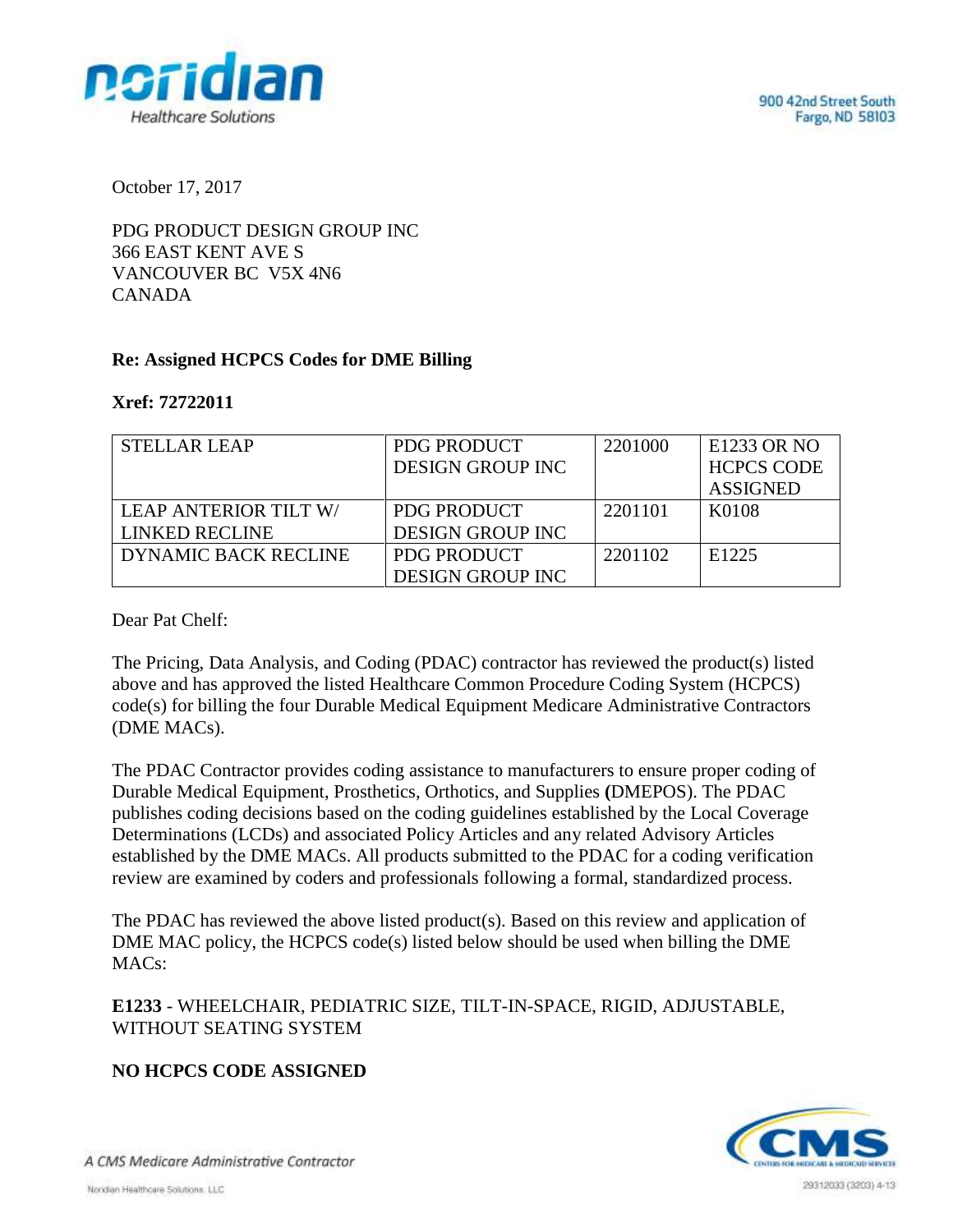#### **K0108** - WHEELCHAIR COMPONENT OR ACCESSORY, NOT OTHERWISE SPECIFIED

# **E1225** - WHEELCHAIR ACCESSORY, MANUAL SEMI-RECLINING BACK, (RECLINE GREATER THAN 15 DEGREES, BUT LESS THAN 80 DEGREES), EACH

The Advisory Article titled "Manual Wheelchair Bases" states:

A manual wheelchair base includes but is not limited to:

- a complete frame
- propulsion wheels and brakes
- casters
- a seat or seat pan (which can accommodate a wheelchair seat cushion or other seating system)
- a back frame
- standard leg and footrests
- armrests
- safety accessories (other than those separately billable in the Wheelchair Accessories Local Coverage Determination).

The letter and supporting documentation submitted with the application states, "The Stellar LEAP does not include seating or back systems, a seat cushion and back are shown in the literature for marketing purposes only."

Adult manual wheelchair bases are required to have a seating system, the pediatric wheelchair bases are the only bases allowed to come with or without a seating system. Therefore, HCPCS code E1161 is not assigned to the adult sized chairs. HCPCS code E1233 is assigned for the pediatric sizes and No HCPCS code is assigned to the adult sizes.

This decision applies to the application we received on August 14, 2017. If information submitted in that application has changed or were to change, it could impact our decision. Therefore, a new application would need to be submitted for HCPCS coding verification review. The coding assigned in this decision letter will be available on the Product Classification List (PCL) on the Durable Medical Equipment Coding System (DMECS) within ten (10) working days from the letter's date. The DMECS can be accessed on the PDAC website, www.dmepdac.com. Please take the time to verify that this coding decision is correctly reflected in DMECS.

If you disagree with this decision, you may request a reconsideration within 45 days of the letter's date and provide evidence to substantiate a reconsideration of PDAC's original coding determination. To request a reconsideration, complete the Reconsideration Request form located on the PDAC website at https://www.dmepdac.com/review/requesting.html. If your request for a reconsideration is made after the 45-day time frame, it will require a new application and documentation to support the request.